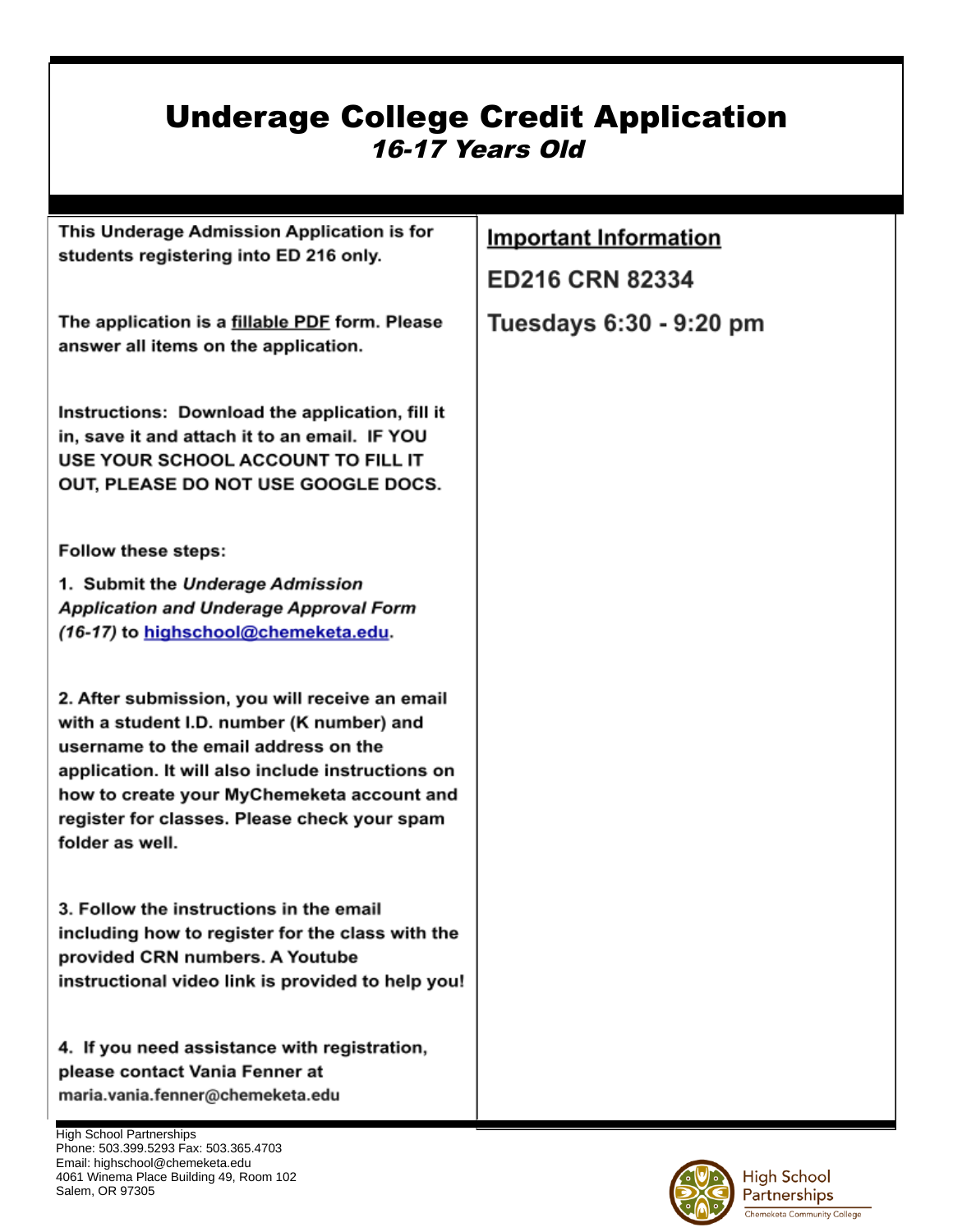## Underage Admission Application - (*Ages 16-17*) Chemeketa High School Partnerships 4061 Winema Place, Bldg. 49, Room 102 Salem, OR 97305 Phone: (503) 399.5293 Email: *highschool@chemeketa.edu*



You will be issued a Chemeketa student identification (ID) number (K#) to be used as your primary ID. If you provide your social security number to the college it will only be used for record keeping purposes, complying with federal and state requirements, doing research, reporting, extending crediting or collecting debts. You may be required to provide your SSN to the college for compliance with specific federal and state regulations such as applying for financial aid, loans, grant programs and tax reporting requirements. Providing your SSN means that you consent to the use of the number in the manner described. Your SSN will not be given to the general public. Please note that per OAR 559-004-0400, if you choose not to provide your SSN, you will not be denied any rights as a student.

Which term will you enroll at Chemeketa Community College? (choose one)

| oonogo , <sub>l</sub> ono<br>000 UHO<br>Year: $20$<br>Summer (June)<br>Fall (Sept.)<br>Winter (Jan.)<br><b>Spring (March)</b>                         |                                                                                    |  |
|-------------------------------------------------------------------------------------------------------------------------------------------------------|------------------------------------------------------------------------------------|--|
| SSN# (optional)                                                                                                                                       |                                                                                    |  |
| Middle Name<br><b>First Name</b>                                                                                                                      | Will you have lived in Oregon for the                                              |  |
| Last Name                                                                                                                                             | 90 days just prior to the term you<br>begin?                                       |  |
| Former Last Name                                                                                                                                      | <b>No</b>                                                                          |  |
| <b>Mailing Address</b>                                                                                                                                | Yes                                                                                |  |
|                                                                                                                                                       |                                                                                    |  |
| Zip<br>State<br>City                                                                                                                                  |                                                                                    |  |
| Daytime Phone Number<br>Cell Phone Number<br>Date of Birth                                                                                            |                                                                                    |  |
| <b>Email Address</b>                                                                                                                                  |                                                                                    |  |
|                                                                                                                                                       |                                                                                    |  |
| What is your ethnicity?<br>Hispanic or Latino<br>Not Hispanic or Latino<br><b>Ethnicity and Race:</b><br>Gender:                                      | Female<br>Male                                                                     |  |
| Select one or more races to indicate what you consider yourself to be:                                                                                |                                                                                    |  |
| White<br>Native Hawaiian or Other Pacific Islande<br>American Indian or Alaskan Native<br>Asian<br>Black or African American                          |                                                                                    |  |
| High School Name (no abbreviations please)                                                                                                            | Do you plan to earn a degree, certificate<br>or diploma at Chemeketa? (choose one) |  |
|                                                                                                                                                       |                                                                                    |  |
| City<br>State                                                                                                                                         | 'es, high school diploma                                                           |  |
|                                                                                                                                                       | No, here to take classes                                                           |  |
| Name of last college attended other than Chemeketa                                                                                                    | Jndecided                                                                          |  |
|                                                                                                                                                       |                                                                                    |  |
| City<br>State                                                                                                                                         |                                                                                    |  |
| undicate your high school status: (choose one)                                                                                                        |                                                                                    |  |
|                                                                                                                                                       |                                                                                    |  |
| Did not complete high school<br>External diploma program<br>Certificate of Initial Mastery<br>Attendance completion                                   | GED year                                                                           |  |
| Still in high school<br>Proficiency exam<br>Alternative high school diploma<br>Certificate of Advanced Mastery                                        | High school graduation year                                                        |  |
| Indicate your college status prior to Chemeketa: (choose one)                                                                                         |                                                                                    |  |
| Have not attended college<br>Short -term training, private vocational school award, or other                                                          |                                                                                    |  |
| Indicate the main reason you are here this term: (choose one)                                                                                         |                                                                                    |  |
| Take classes to transfer to 4-year college<br>Explore career or educational options<br>Learn English<br>Learn skill to get a job                      |                                                                                    |  |
| Improve job skills<br>Take classes to finish high school or GED<br>Improve writing, reading or math skills<br>Personal enrichment                     | Other                                                                              |  |
| Chemeketa Community College releases only very limited information regarding students: enrollment status, dates of enrollment, degree or certificate, |                                                                                    |  |

program of study, athletic statistics or honors awarded. If you do NOT want any person outside of the college, including prospective employers, to know any of these, you must file a request for Non-Disclosure of Student Information form with the Admissions office.

I certify that all statements on this application are complete and true. I also understand that if I am admitted and do not enroll for the term to which I am admitted, I will need to reapply for admission. Submitted materials will not be returned nor duplicated.

**Student Signature: \_\_\_\_\_\_\_\_\_\_\_\_\_\_\_\_\_\_\_\_\_\_\_\_\_\_\_\_\_\_\_\_\_\_\_\_\_\_\_\_\_\_\_\_\_\_\_\_\_\_\_\_\_\_\_\_\_\_\_\_\_\_\_\_\_\_\_\_ Date: \_\_\_\_\_\_\_\_\_\_\_\_\_\_\_\_\_\_\_\_\_\_\_\_**

## **Email completed form to** *highschool@chemeketa.edu* **OR**

**Drop off at 4061 Winema Place, Bldg. 49, Salem, OR 97305 (please place in mailbox outside of front door)** 

The College is an equal opportunity/affirmative action employer and educational institution committed to an environment free of discrimination and harassment. Questions regarding sexual harassment, gender-based discrimination and sexual misconduct policies or wish to file a complaint contact the Title IX coordinator at 503-584-7323. For questions about equal employment opportunity and/or affirmative action, contact 503.399.2537. To request this publication in an alternative format, please call 503.399.5192.